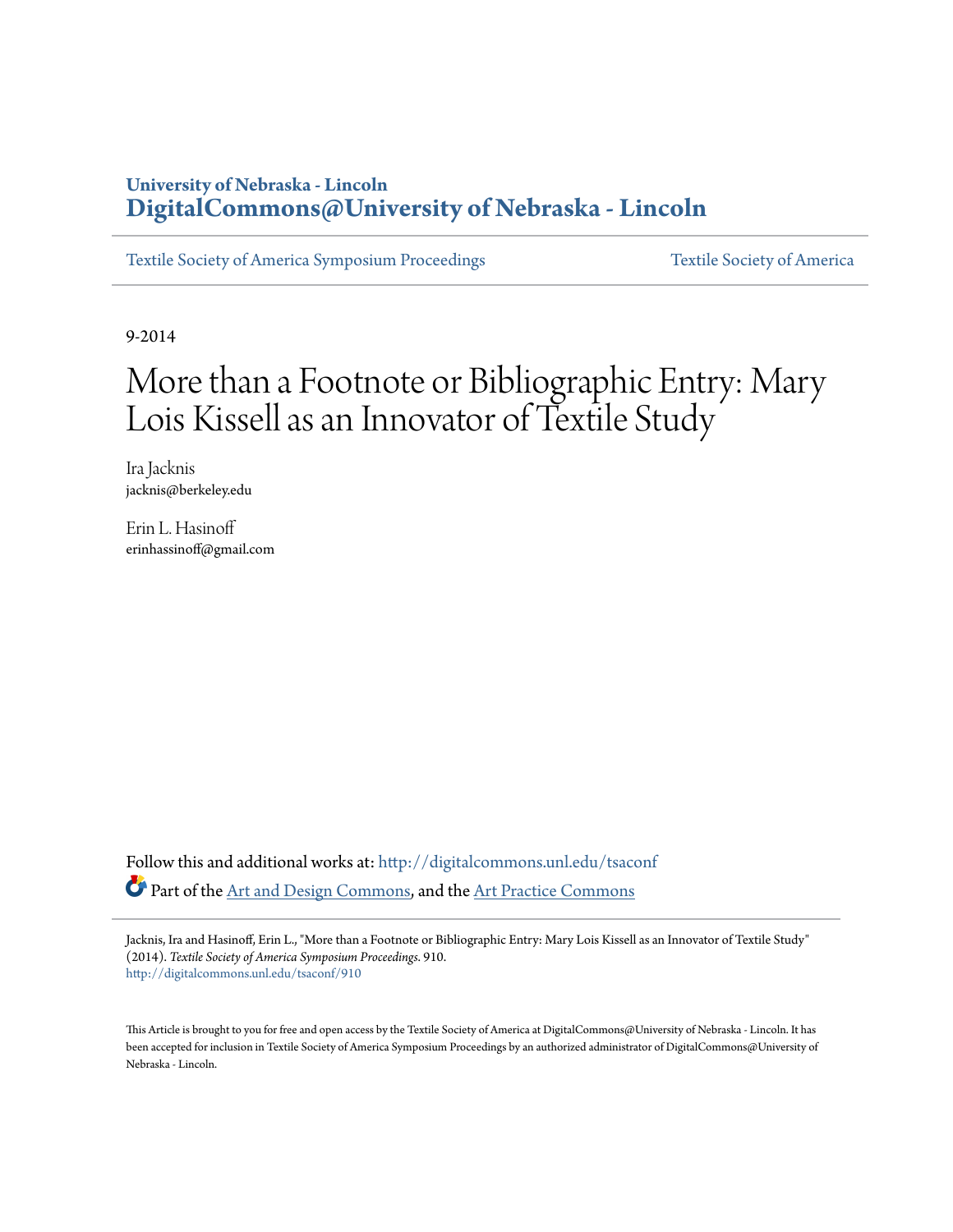

## **More than a Footnote or Bibliographic Entry: Mary Lois Kissell as an Innovator of Textile Study**

Ira Jacknis and Erin L. Hasinoff

Mary Lois Kissell (1864–1944) was a pioneer in the comparative cultural study of textiles and basketry, an art educator, a museum anthropologist, and an intrepid fieldworker. When she died in 1944, no obituary was written about her, and since then, no study has focused on her contributions to textile scholarship. We have not come to know her, our "object of study," through a single collection of personal papers; as far as we can tell, nothing of the kind was ever deposited in any repository. The correspondence that we have amassed by and about Kissell comes from various archives in North America and Europe.<sup>1</sup> These scattered letters attest to her extensive research and teaching, and to her miscellany of distinguished art-educator, anthropologist, and collector-scholar correspondents and mentors: Otis T. Mason, Arthur W. Dow, Clark Wissler, Charles C. Willoughby, Thomas A. Joyce, Henry Ling Roth, Baron Erland Nordenskiöld, Charles F. Newcombe, and James A. Teit, to name a few. In this paper we examine how Kissell appears to have simultaneously inhabited and been influenced by several communities of practice, while being marginal to each of them. Although her work left an imprint on the study of textiles, she and her pioneering publications are rarely anything more than a footnote or a bibliographic entry. We offer a rendering of Kissell's life history that demonstrates how she lived within a series of separate disciplinary boundaries. In so doing, we highlight the social networks that interacted through her figure. This biographical sketch serves as an introduction to Kissell, and raises the question of the impact of her training and life-long innovations on textile study.

#### **Two Lives in One**

We have collaborated in taking turns seeking out and describing the biographical details of Mary Lois Kissell's obscure life. By conducting archival research in the universities and museums that shaped her interests, we have come to see her identity defined by her curiosity in textiles, and her oscillating commitments to art education and anthropology. In our research, we have taken Kissell to be a kind of "boundary object." Sociologists Susan Leigh Star and James Griesemer coined the concept to describe objects that inhabit and bridge several communities of practice (such as specimens, fieldnotes, or maps). $^{2}$  In finding and examining her letters, we have come to see her, like a boundary object, traveling across these disparate communities, sometimes bridging and other times being excluded by them. A portrait of Kissell is emerging that shows

 $1$  To date, these archives include the Peabody Museum of Archaeology and Ethnology and University Archives, Harvard University; Division of Anthropology and Special Collections of the American Museum of Natural History; Ipswich Historical Society; Green-Wood Cemetery; Columbia University Archives; Brooklyn Museum; American Philosophical Society Library; National Anthropological Archives and National Museum of the American Indian, Smithsonian Institution; Field Museum; University of Chicago Library; Bancroft Library of the University of California, Berkeley; Southwest Museum; Canadian Museum of Civilization; Archives of British Columbia; Museum of World Cultures, Gothenburg; and the British Museum.<br><sup>2</sup> Susan Leigh Star and James R. Greisemer, "Institutional Ecology, 'Translations' and Boundary Objects: Amateurs

and Professionals in Berkeley's Museum of Vertebrate Zoology, 1907–39," *Social Studies of Science* 19 (1989), 408; Susan Leigh Star, "This Is Not a Boundary Object: Reflections on the Origin of a Concept," *Science Technology Human Values,* 35 (2010), 601–17.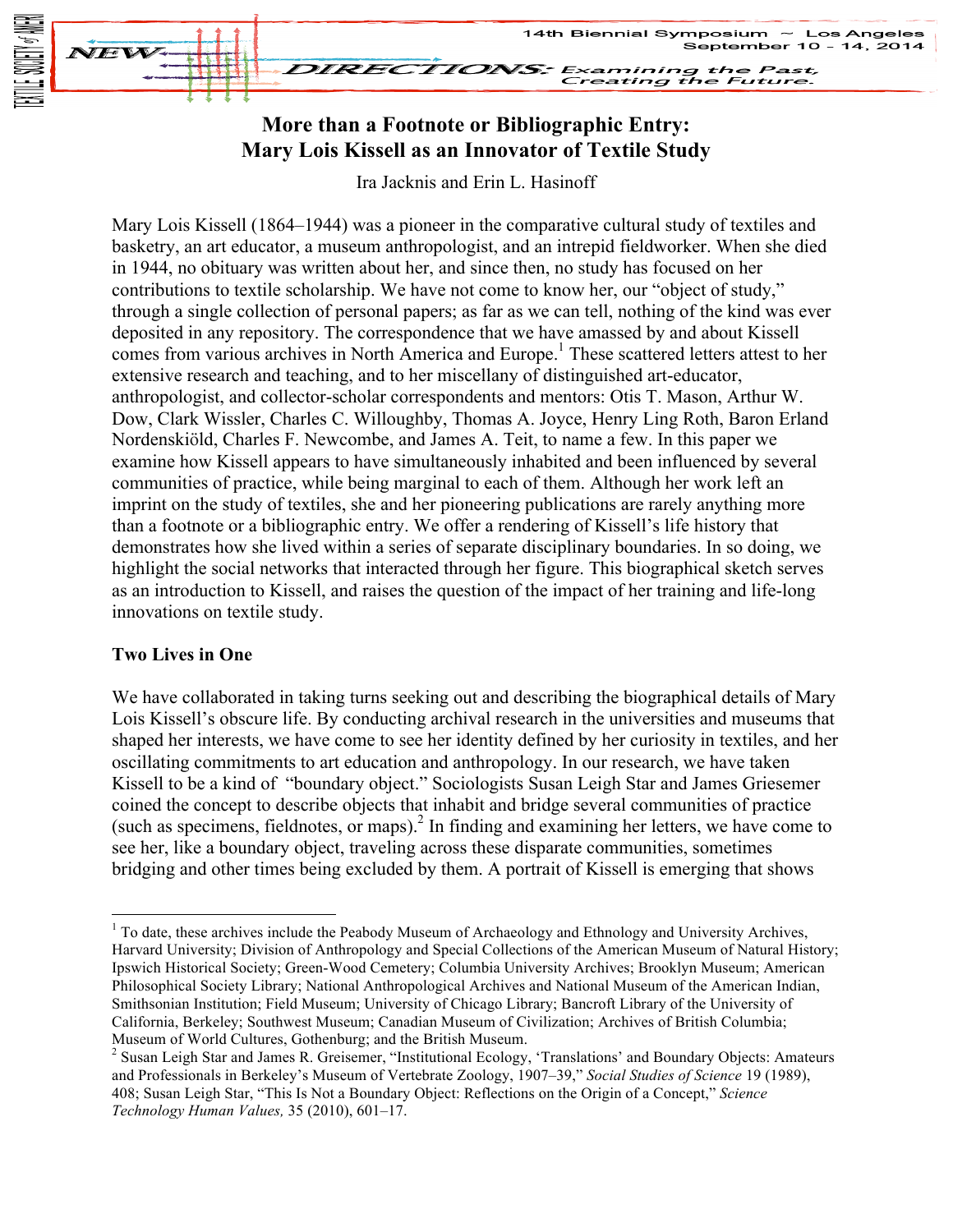how she was a product of the different social worlds that interacted through her figure, even though she was marginal to each of them.

So, who was Mary Lois Kissell? Within Native American arts, she is cited for her 1916 monograph on the basketry of the Pima-Papago (Tohono O'odham and Akimel O'odham, as they self-identify today), and three articles, published between 1916 and 1929, on Salish and Chilkat textiles of the Northwest Coast. Within fiber arts, she is recalled as the founder of the Decorative Art (then household art) program at the University of California, Berkeley—a program that included Lila O'Neale and Ed Rossbach. <sup>3</sup> Members of North American weavers' guilds know Kissell's name because of her book *Yarn and Cloth Making* (1918)*,* which is a timeless reference to the basic principles and historical development of weaving.

Mary Lois Kissell had two lives. For most of her adult life, Kissell lived in two cities: Chicago and New York, but she traveled throughout North America and on extended trips to Western Europe, and the Soviet Union. Her first life (1864–1904) was defined by her childhood in Davenport, Iowa, followed by adolescence and early adulthood in Chicago. During her early years, nearly three hundred Dakota prisoners were held in a military prison in Davenport's Camp McClellan. Initially during their detention, the prisoners were put on view on weekday afternoons. Later, they worked as agricultural laborers on surrounding farms and sold "trinkets" to townspeople.<sup>4</sup> Mary Kissell's lifelong interest in Native Americans may have been shaped by her family's own early encounters with the Dakota inmates. She followed her parents into the profession of education: teaching elementary school, especially art, in Chicago public schools between 1884 and 1904. During her last years in the city she also taught at the School of the Art Institute of Chicago and the University of Chicago.

The 1890s were a transitional period for her, when she was first exposed to anthropology and Native American art from the teaching of educator-philosopher John Dewey at the College of Education, which was attached to his Laboratory School at the University of Chicago (1894– 1904), through the great popularizer of anthropology Frederick Starr and his Walker Museum, and at the 1893 Chicago world's fair and the Field Columbian Museum which grew out of it. Many years later in her correspondence, she reflected on these years as a time when she designed metalwork, commercial wallpaper, and taught pottery and basketry. She entered four of her own baskets into the Art Institute's "First Annual Exhibition of Original Designs for Decorations and Examples of Art Crafts Having Distinct Artistic Merit" (1902–3): " 'The Star,' plate basket; 'Arrowhead,' arrowhead shaped basket with arrow decoration in symbolic colors; Basket, natural color; Basket, Eel River chain stitch in browns." <sup>5</sup> Like other Midwestern craftsmen, her work

 <sup>3</sup> Maresi Nerad, *The Academic Kitchen: A Social History of Gender Stratification at the University of California, Berkeley* (Albany: State University of New York Press, 1999); Ira Jacknis, "The Lure of the Exotic: Ethnic Arts and the Design Department at UC Berkeley," *The Chronicle of the University of California*, 6 (2004), 37–73, and "A Berkeley Home for Textile Art and Scholarship, 1912–79," *Textile Society of America Symposium Proceedings*, Paper 448 (2004), 183–92.<br><sup>4</sup> Sarah Eva Ellen Carlson, "They Tell Their Story: The Dakota Internment Camp," *The Annals of Iowa, 63 (2004)*,

<sup>251–78.</sup>

<sup>5</sup> The Art Institute of Chicago, *From the Catalogue of the First Annual Exhibition of Original Designs for Decorations and Examples of Art Crafts Having Artistic Merit, December 16, 1902–January 11, 1903* (Chicago: The Art Institute of Chicago, 1903), 40.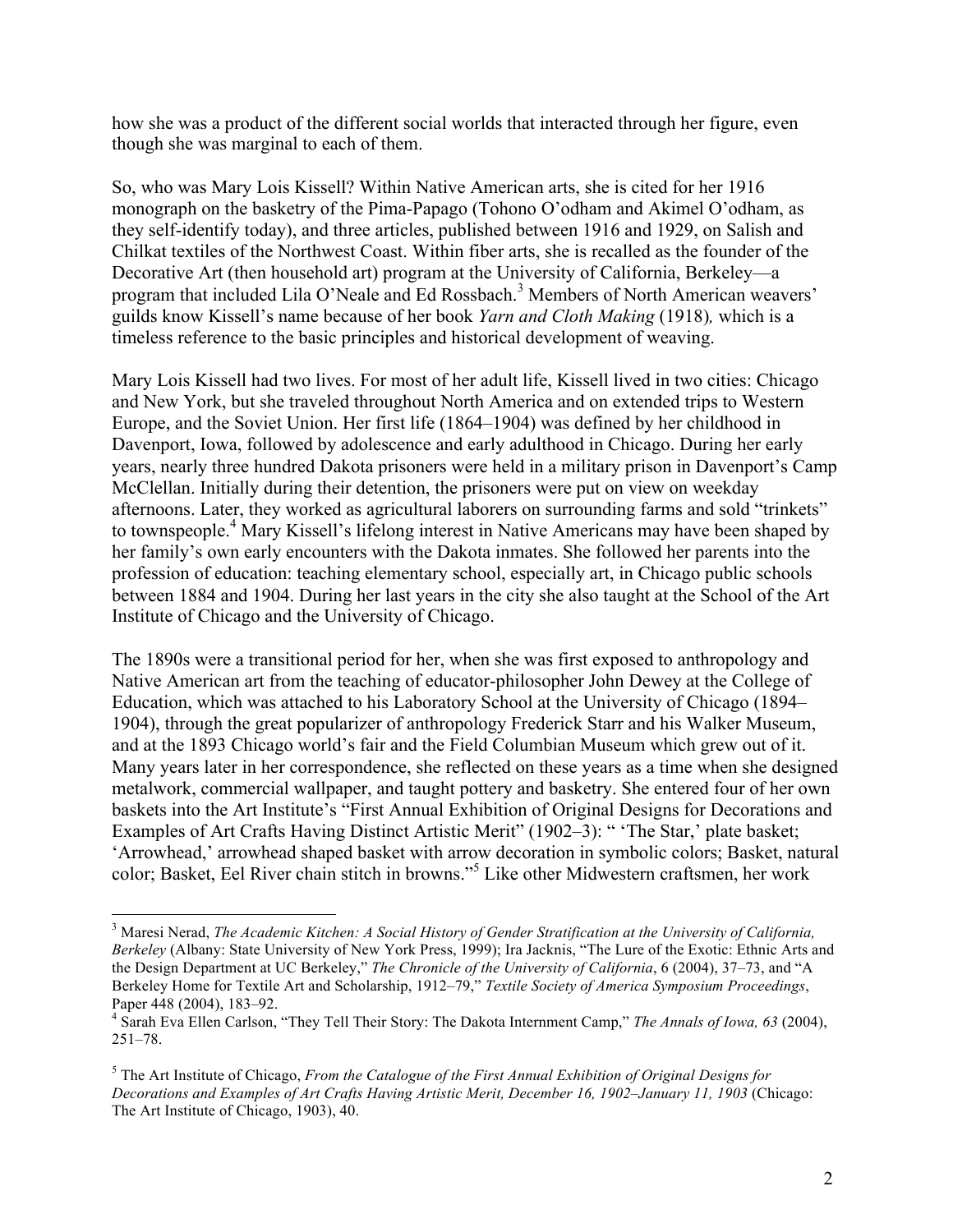explored the decorative potential of Native American art. This was a time when interest in Native American cultures and designs served as inspiration for Chicago artists and architects of the Prairie School, more than in Eastern cities which turned to medieval or colonial American models.<sup>6</sup> In her teaching, she took young women into the field to gather reeds to make baskets and to the Field Museum to study their Native American collections. This was a formative decade for her; she learned the discourse, skills, and culture of anthropology, decorative arts, and art education that interacted through the Arts and Crafts movement.

During her second life (1904–44), however, Kissell crossed the boundaries of these communities of practice. Her new life began in the fall of 1905, when she moved from Chicago to New York to enroll in an undergraduate degree in art at Teachers College, Columbia University. Her mentor was Arthur Wesley Dow, noted painter, print-maker, and art educator. Although he is famed for spreading the influence of Japanese woodblock prints in American art and for his writings on composition (and introduction of the Japanese design concept of *Notan*), through his friendship with Frank Hamilton Cushing, he became a Native American crafts enthusiast. In his 1915 essay "Designs from Primitive Motifs" he wrote that he found in their "design a source of fresh impulses for designing in line and color, for carving and modeling; and these will do their part toward expressing American life through a distinctively American art."<sup>7</sup> Most likely Kissell came to New York to study with Dow, after having heard his lectures in Chicago and participating in his summer art school in Ipswich, Massachusetts for several years, together with other female schoolteachers known as the "Chicago Colony." Through Dow, Kissell would have been exposed to his use of Native material culture as artistic inspiration, aiding in the production of new arts and crafts. <sup>8</sup> In years to come, Kissell never left the world of art education, following the path of her mentor.

It was during this first decade in New York that Kissell began to shift to a career in anthropology. In 1905, she began working at the American Museum of Natural History (AMNH) as an assistant in the anthropology department. Curator Clark Wissler hired Kissell to help with researching a "textile hall devoted to basketry and weaving, illustrating Primitive methods," which was never installed at the museum. In 1906 and 1907, she also studied basketry technology and classification with Smithsonian curator Otis T. Mason, who shared her interests in technical analysis. She published three regional studies on basketry—"An Aleutian Basket" (1907), "African Basketry Weaves" (1907), "A Kutenai Berry-Basket" (1909)—and a comparative analysis, "System of Basketry Technic" (1909), helping anthropologists with their classifications and advancing and refining the work of Mason, among others. During this time, she extended her regional studies to include Pacific Island baskets as well, and she traveled to study collections in Britain because of the lack of such material in North American museums. She met the kindred museum curator Henry Ling Roth at the Bankfield Museum in Halifax, Yorkshire, and helped him to analyze material for his exhaustive comparative work, *Studies in Primitive Looms* (1916–18). She spent time with anthropologist Thomas Athol Joyce at the

 <sup>6</sup> Judith A. Barter, *Window on the West: Chicago and the Art of the New Frontier, 1890–1940* (New York and

Manchester: The Art Institute of Chicago, In Association with Hudson Hill Press), 53.<br><sup>7</sup> Arthur W. Dow, "Designs from Primitive American Motifs," *Teachers College Record*, 16 (1915), 34.<br><sup>8</sup> Elizabeth Hutchinson, *The In 1915* (Durham: Duke University Press), 116.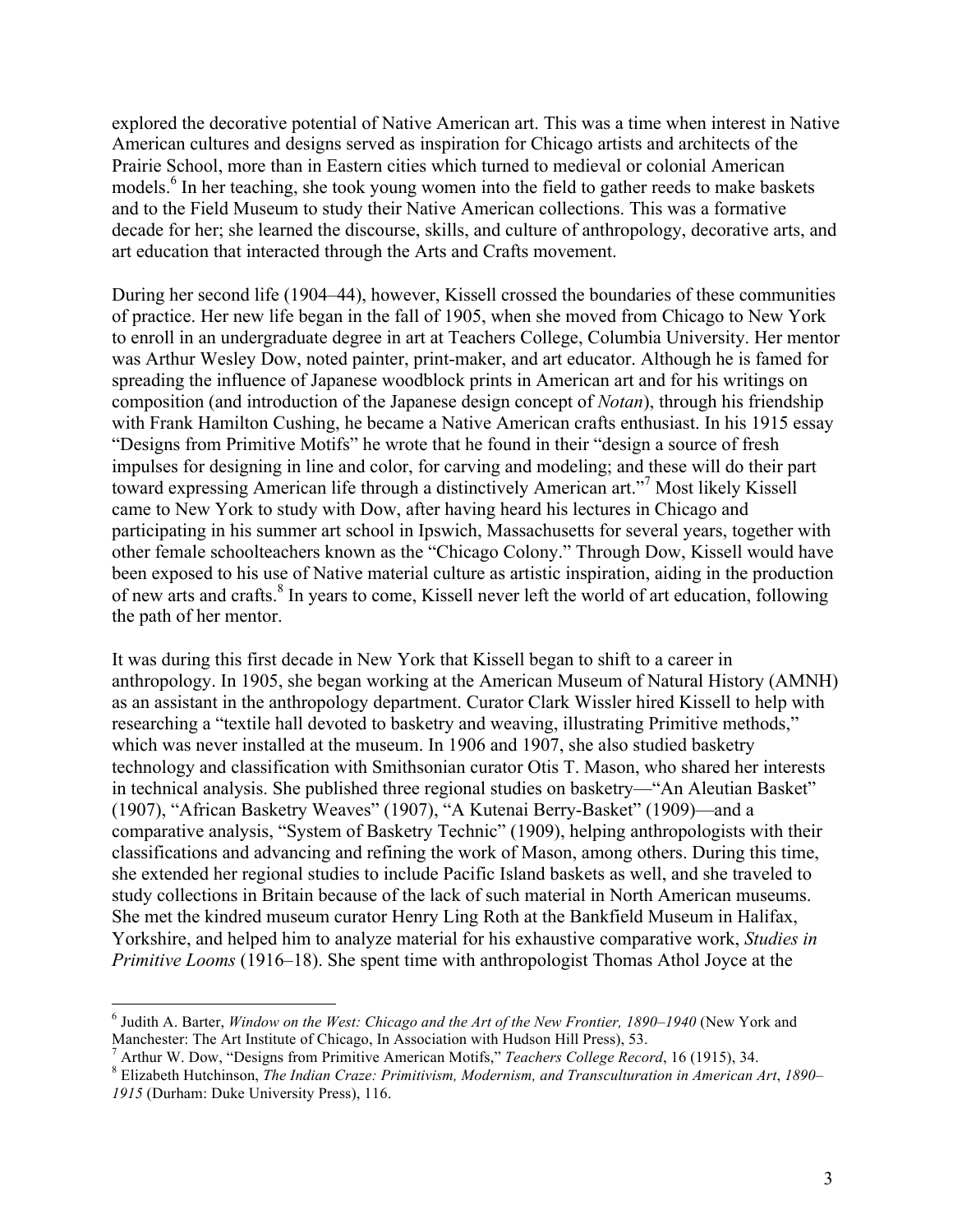British Museum, negotiating the exchange of duplicate African and Pacific baskets and textiles with the AMNH, and assisting him with a publication on Congo basketry.

Between October 1910 and February 1911, Kissell participated in the American Museum's Huntington Southwest Expedition by collecting and researching Pima-Papago basketry in Arizona. Newspapers noted that she was the first female scientist sent out by the AMNH, "adopt[ing] the garb of the Southwest, but carry[ing] no revolver."<sup>9</sup> On numerous previous occasions she had pressured Clark Wissler and the museum for funds and the opportunity to do research, "when every man in our department was in the field," but until her trip to Arizona she was not given the opportunity to undertake ethnographic research of her own.<sup>10</sup> This was a time when Wissler and his male scientist colleagues at the museum believed in the importance of fieldwork: "A curator in this Museum [is] a field-man; his thinking is in terms of the outside from which he draws his data and his collections."<sup>11</sup> Although Kissell became a lone female fieldworker among her male scientist colleagues, as an itinerant researcher she was never deemed to be an equal.

Her Pima-Papago monograph (1916) was one of the earliest studies of American Indian basketry based on fieldwork, uniquely combining collecting and photography with weaver interviews. Her style of field research would be repeated by other students of anthropology studying pottery, textiles, basketry, and weaving in the Southwest, such as Ruth Bunzel (1929) and Gladys Reichard (1934); and it laid the foundation for Helen Roberts's work on the basketry of the neighboring San Carlos Apache (1929).

Also in 1911, the year that she left the museum, Kissell earned a bachelors degree, at the age of 47. Two years later she was awarded a masters degree in education, with a thesis on *The Textile Museum, Its Value as an Educational Factor*. Outlining the historic development of textiles, it was the foundation of her later book *Yarn and Cloth Making* (1918)*.* The organization of her thesis and book reflect the floor plan of Jane Addams's Hull House Labor Museum, which had an early influence on Kissell. There, various Chicago immigrant communities demonstrated the spinning and weaving techniques of their home countries, and an exhibition traced the development of cloth making from the least mechanical technologies through the use of treadle, jacquard, and power looms.<sup>12</sup>

<sup>&</sup>lt;sup>9</sup> *The Daily Picayune,* "Miss Mary Lois Kissell," 2 June 1912, 6.<br><sup>10</sup> Mary Lois Kissell to Clark Wissler, undated, File 655, Central Archives, American Museum of Natural History<br>Research Library, Special Collections.

<sup>&</sup>lt;sup>11</sup> Clark Wissler, *Survey of the American Museum of Natural History: Made at the Request of the Management Board*, 1942–43; 413. Unpublished typescript. Rare Book Collection, Research Library, American Museum of Natural History cited in Ira Jacknis, "In the Field / En Plein Air: The Art of Anthropological Display at the American Museum of Natural History, 1905–30," in *The Anthropology of Expeditions: Travels, Visualities, Afterlives*, eds. Joshua A. Bell and Erin L. Hasinoff (New York and Chicago: Bard Graduate Center and The University of Chicago Press).

<sup>&</sup>lt;sup>12</sup> Eileen Boris, *Art and Labor: Ruskin, Morris, and the Craftsman Ideal in America* (Philadelphia: Temple University Press),132–33.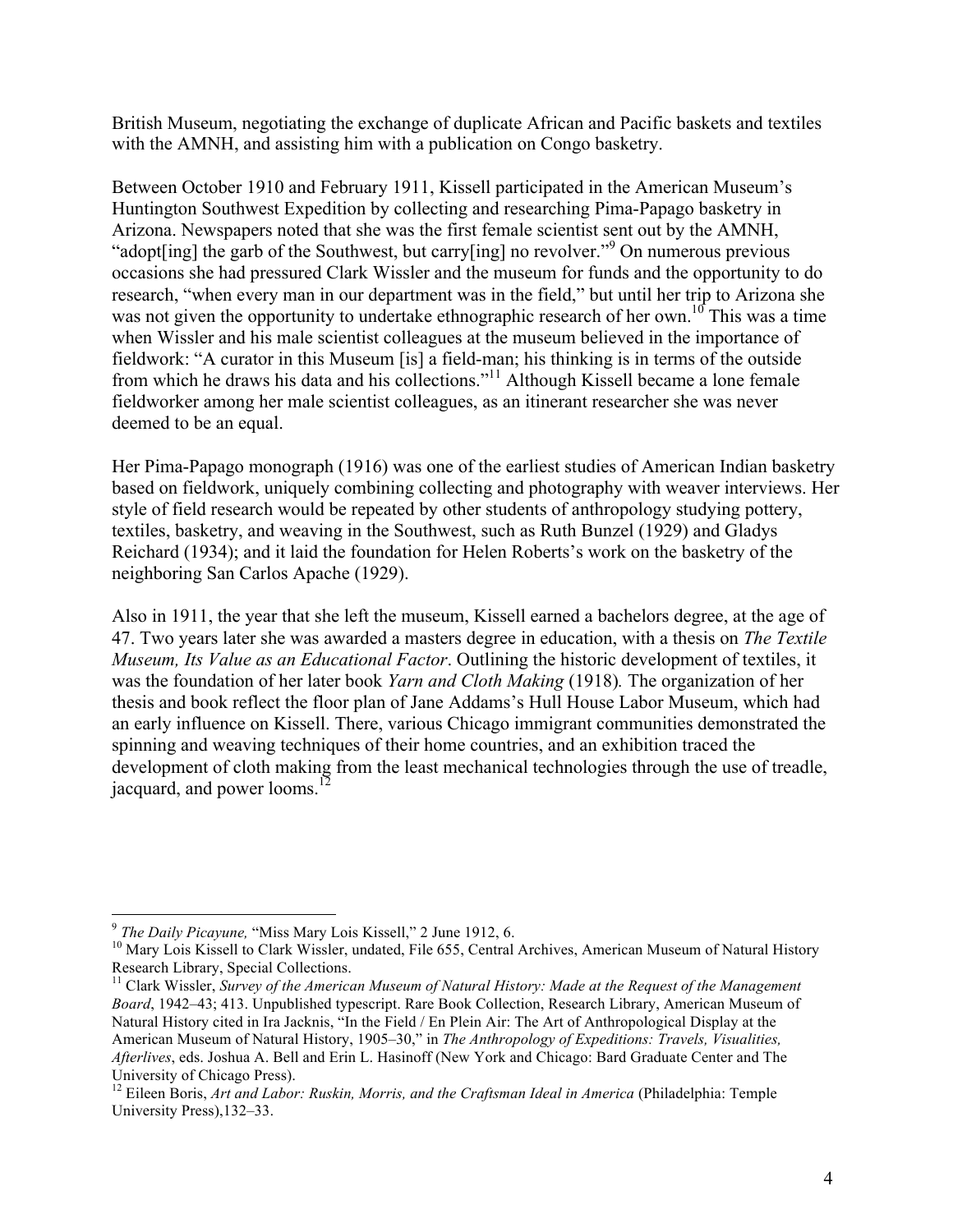Moving to California in 1912, Kissell was chosen to found the Department of Household (later Decorative) Art at the University of California, Berkeley. She resigned, however, after two years because the administration did not support her or her ambitious plans for the program.<sup>13</sup>

Although Kissell had long been interested in the textiles of the Northwest Coast, at least since 1905, during a two-month field trip to British Columbia in late 1915, she undertook research on the subject that would remain her "life's work."<sup>14</sup> She began in collaboration with collectorscholars Charles F. Newcombe and James A. Teit, but in the end, the project was hers. Kissell spent two months among the Coast Salish of British Columbia. Guided by Newcombe in lower Vancouver Island and Teit along the Fraser River valley, she visited Native villages, observing and interviewing weavers. Though she did have this brief but important field experience, her chief methodology, inspired by Newcombe's work, was the study of museum collections, combined with a reading of early explorers' accounts. Her discoveries were published as "A New Type of Spinning in North America," in *American Anthropologist* in 1916. She documented a "unique manner of spinning" among the Salish. Kissell completed two additional related essays in *American Anthropologist* on Salish (1929) and Chilkat weaving (1928), and an essay entitled "Indian Weaving"(1931) which she wrote to accompany John Sloan and Oliver La Farge's *The Exposition of Indian Tribal Art* (1932), the groundbreaking exhibition of Native North American art, which was treated as "art, *not* ethnology." <sup>15</sup> Together, her writings are excerpts of a larger ethnological writing project.

In 1920, the Smithsonian's Bureau of American Ethnology (BAE) commissioned Kissell for a general, popular survey of American Indian textiles. By the time that she submitted the completed 227-page manuscript in 1928, it had become a study of "Indian Blankets of the North Pacific Coast." Kissell focused on delineating and characterizing all the distinct types of weaving on the coast. Her study would have been more comprehensive, treating forms that have been more often considered separately: Raven's Tail and Chilkat blankets of the north and the Salish blankets of the south, as well as the cedar-bark blankets woven throughout the region. An outline for one version of her text included Arctic mats and belts, and her introduction considered the place of Northwest Coast weaving in America. Due to Depression-era budget cuts, however, the Bureau deleted many of the illustrations. The manuscript was returned for her revision, but she never completed it. It is unclear if Kissell considered revising her BAE manuscript or if the Smithsonian would have published it even if she did, but she continued to research the subject for the remainder of her life. From the surviving correspondence, it is clear that this unpublished and missing manuscript would have become an essential work in the study of Native American art and textiles.

During her final years, Kissell seems to have supported herself through writing and guest lectures, which she had begun around 1909, primarily at the AMNH, Columbia University, and the Metropolitan Museum of Art, and by writing for the popular art press and Sunday

<sup>&</sup>lt;sup>13</sup> Ira Jacknis, "The Lure of the Exotic: Ethnic Arts and the Design Department at UC Berkeley," *The Chronicle of the University of California*, 6 (2004), 37–73.

*the University of California*, 6 (2004), 37–73.<br><sup>14</sup> Mary Lois Kissell to Henry Fairfield Osborn, 6 February 1928, Division of Anthropology Archives, American Museum of Natural History.

<sup>&</sup>lt;sup>15</sup> Molly H. Mullin, The Patronage of Difference: Making Indian Art 'Art, Not Ethnology,' *Cultural Anthropology*, 7 (1992), 395.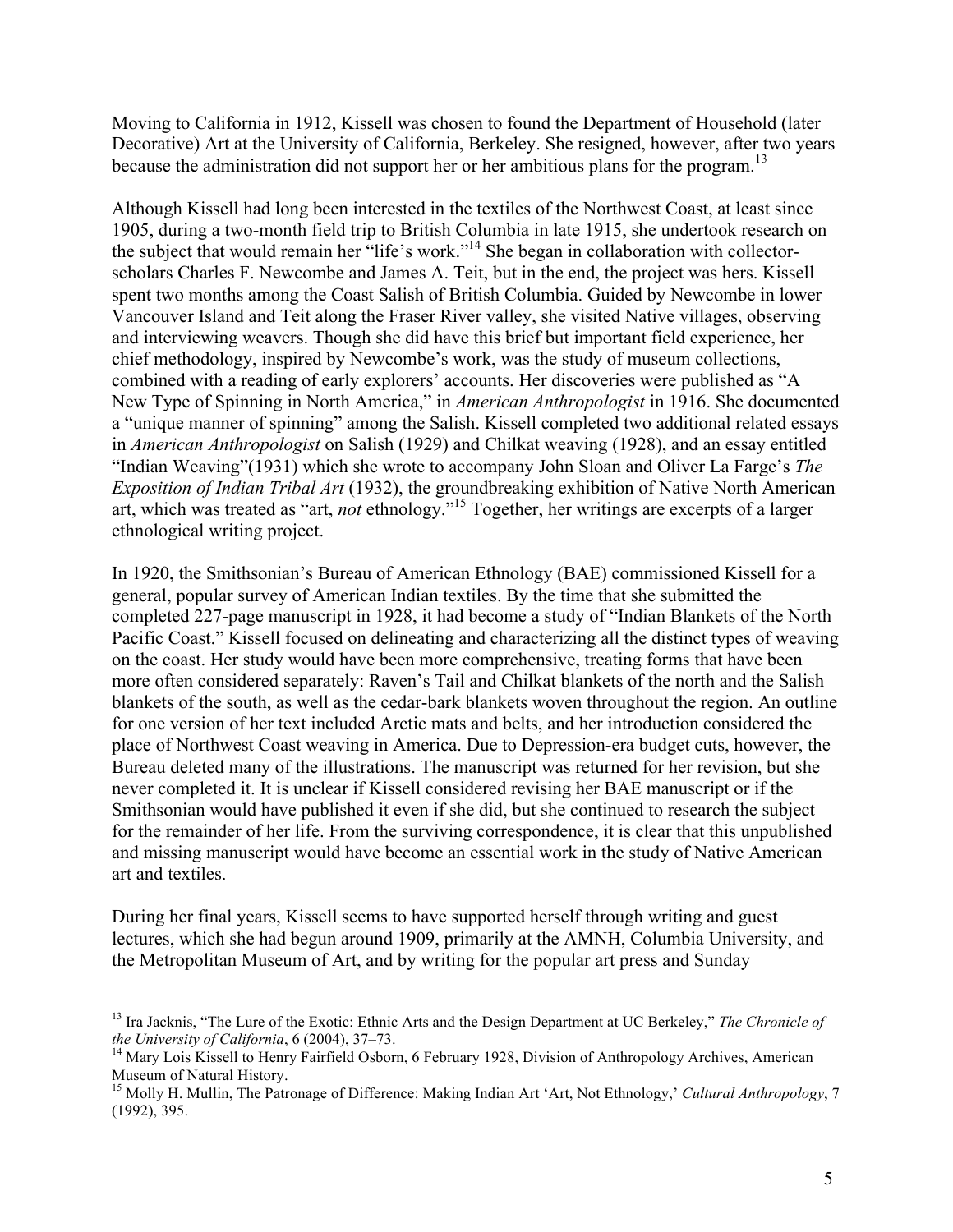newspapers. She completed *Yarn and Cloth Making* (1918) and published articles in the *Metropolitan Museum of Art Bulletin*, *International Studio*, and *House Beautiful* on topics ranging from "Ancient Greek Yarn-Making" (1918), "Textile Birds, Ancient and Medieval" (1919) and "Romanesque Baptismal Fonts from Sweden" (1929), to "Hispano-Moresque Silk Weaves" (1929). We find an interesting reversal from her early publications (1907–17), which she published primarily in anthropological journals. During the First World War she was active in occupational therapy, and sought to publish a handbook on the topic of basketry and weaving for the use of disabled soldiers and sailors. Later she wrote a pamphlet on basket making for the Boy Scouts, and we are curious to know if the basketry merit badge (first offered 1927) had its origins with her work.<sup>16</sup> She resorted to her former life as an art educator when she was unable to establish herself in the academic discipline of anthropology.

From her correspondence, it is clear that she desired a career in the anthropological study of textiles. She corresponded with most of the world's museum anthropologists concerned with the subject, and she maintained long (and complicated) professional relationships with the AMNH and the Smithsonian's Bureau of American Ethnology. Her cross-cultural interests in the textile and basketry traditions—ranging from the Pima-Papago of the Southwest and the Salish and Tlingit of the Northwest Coast to ancient Peru, Africa, Ancient Egypt and Persia, Greece, Medieval Italy, Central Asia, Sweden, and historic Europe and America—meant that she was more interested in comparative historical analysis and museum-based study than her colleagues who were focusing on ethnography. Her intellectual outlook was rooted in the thought of earlier decades, inspired by evolutionists such as Otis T. Mason and Frank H. Cushing. Her conservative outlook explains why many curators she encountered may have been skeptical of her work.

Kissell, however, never gave up her ambitious research plans, seeking continuously, but unsuccessfully, for the grants that would support them. After two research trips to the Soviet Union in 1935 and 1936, she began to trace the Asian roots of Northwest Coast weaving and she persisted with an interest in ancient Andean textiles, receiving encouragement from Thomas Athol Joyce, Harvard Peabody Museum director Charles C. Willoughby, and Swedish anthropologist and archaeologist Baron Erland Nordenskiöld. She chose to devote her life to textile scholarship and education. In fact, she was the first trained weaver to study Native American baskets and textiles, followed in 1929 by Lila O'Neale. (With the exception of the general ethnographer Matilda Coxe Stevenson, we identify Kissell as the first woman to seriously study Native American textiles.) She never tired of pointing out to her anthropological colleagues the mistakes they had made by not knowing how to weave: "in its contribution to ethnology by being left to the general ethnologist, who quite often makes mistakes about technics and does not know their importance in relation to pattern… However, the time is not far distant when the need will be recognized for trained textile research."<sup>17</sup>

<sup>&</sup>lt;sup>16</sup> See Jesse Walter Fewkes to Mary Lois Kissell, 19 July 1920, Bureau of American Ethnology Records, National Anthropological Archives, Smithsonian Institution and "Basketry," US Scouting Service Project, updated on April 16, 2014, accessed July 8, 2014, http://usscouts.org/mb/history.asp. <sup>17</sup> Mary Lois Kissell, "The Early Geometric Patterned Chilkat," *American Anthropologist* 30 (1928), 116–20.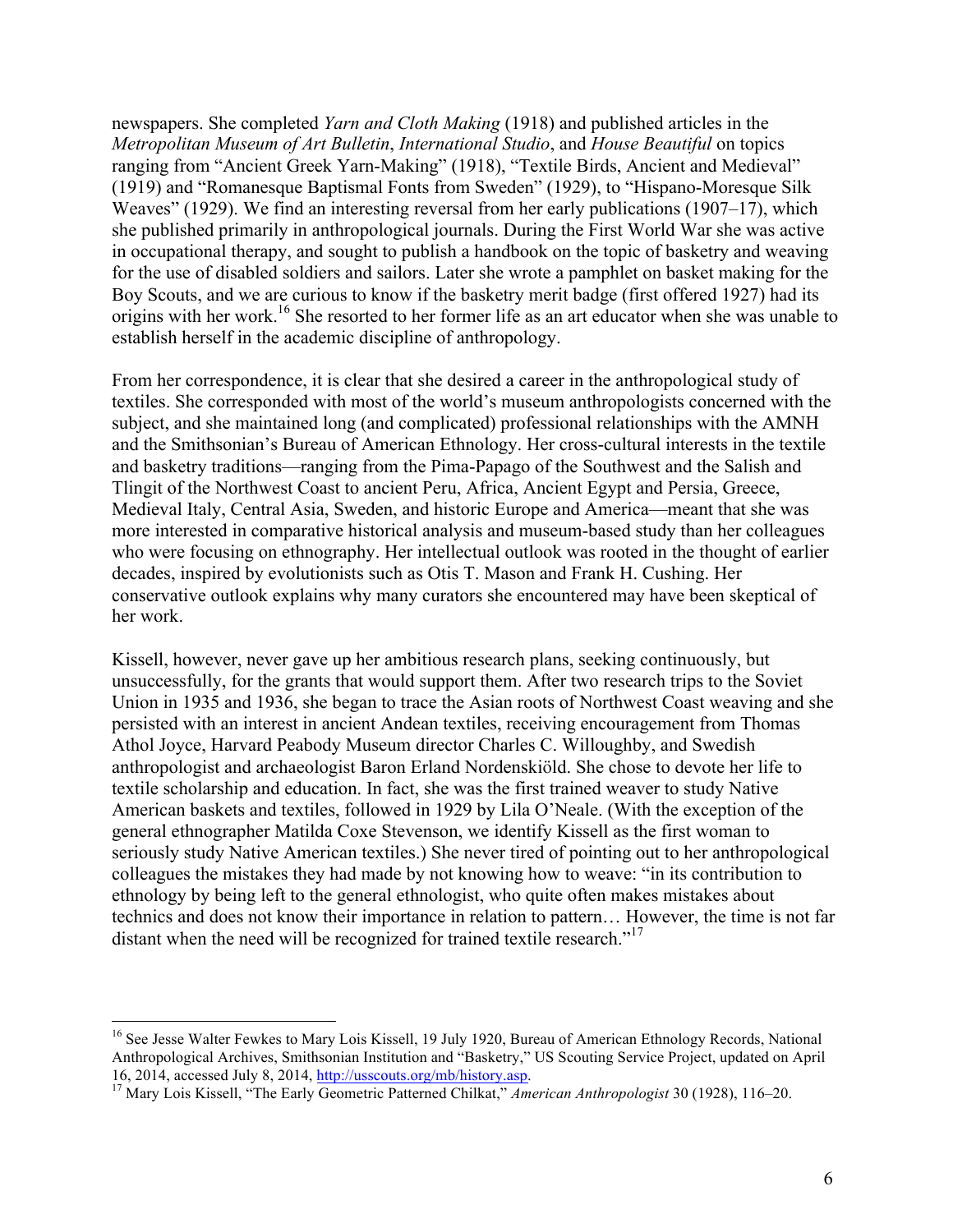#### **A Pioneer and Her Legacy**

As our itinerant spadework shows, Kissell lived within and outside a series of separate, yet parallel professional boundaries. By studying her as a "boundary object" we see how she was able to move between networks of exchange and collaboration, gaining necessary skills, and credentials. She established life-long contacts with other pioneer figures in moments where her work intersected with their interests in textiles, art education, or anthropology. It is through the dispersed archives of correspondence that it is possible to see various communities of practice art education, anthropology, and fiber arts—that interacted through her figure. Kissell was a trailblazer because of these encounters and her border crossings.

But, her inability to establish herself as a textile specialist among anthropologists demonstrates the way in which certain boundaries could not be trespassed. A durable cooperation between communities could not take hold, at least not through her personage. One of her critical problems was a scholarly confusion of where to place the study of ethnic textiles. Western scholars around 1900 were not sure if weavers or anthropologists should study these fabrics. Moreover, despite her successes, as a woman studying the arts of women, Kissell received the skepticism of male curators.

Many of those who came after her either repeated work that Kissell had already done or carried out the work that she had planned out but had been prevented from doing. The most direct example is Lila O'Neale. Coming to Berkeley about a decade after Kissell, she joined a reformulated program in household arts. Like Kissell, she had been a school teacher with a degree in home economics. But, O'Neale was much more effective in founding the cultural study of baskets and textiles, in part because Alfred Kroeber, anthropologist and University of California Museum of Anthropology director, mentored her into a career as a professional anthropologist.

Only decades later did scholars pick up the serious study of Northwest Coast weaving. In the 1960s Bill Holm—another non-anthropologist, high school art teacher, with a masters in art education—turned to the textiles and other arts of the region.<sup>18</sup> During the 1970s, he was followed by two protégées: weaver Paula Gustafson, who studied Salish weaving and Cheryl Samuel, who studied Chilkat and Raven's Tail weaving.<sup>19</sup> Career paths and scholarly approaches that Kissell had struggled with in the early part of the century were now widely accepted.

Kissell's lack of a permanent museum home, coupled with her eclectic ambitious research projects and contributions to public education, means that there is no expected or singular repository for the material evidences of her historical memory. We think that the scattered, but conscientious, research that we have done has been worth the effort because Kissell was clearly

<sup>&</sup>lt;sup>18</sup> Bill Holm, *Northwest Coast Indian Art: An Analysis of Form* (Seattle: University of Washington Press, 1965) and "A Wooling Mantle Neatly Wrought: The Early Historic Record of Northwest Coast Pattern-Twined Textiles— 1774–1850," *American Indian Art Magazine*, 8 (1982), 34–47. See also Erna Gunther, *Art in the Life of Northwest Coast Indians* (Portland: The Portland Art Museum, 1966) and *Indian Life on the Northwest Coast of America, as Seen by the Eighteenth Century* (Chicago: The University of Chicago Press, 1972).<br><sup>19</sup> Paula Gustafson, *Salish Weaving* (Seattle: University of Washington Press, 1965); Cheryl Samuel, *The Raven's* 

*Tail* (Vancouver: University of British Columbia Press, 1987) and *The Chilkat Dancing Blanket* (Norman: University of Oklahoma Press, 1990).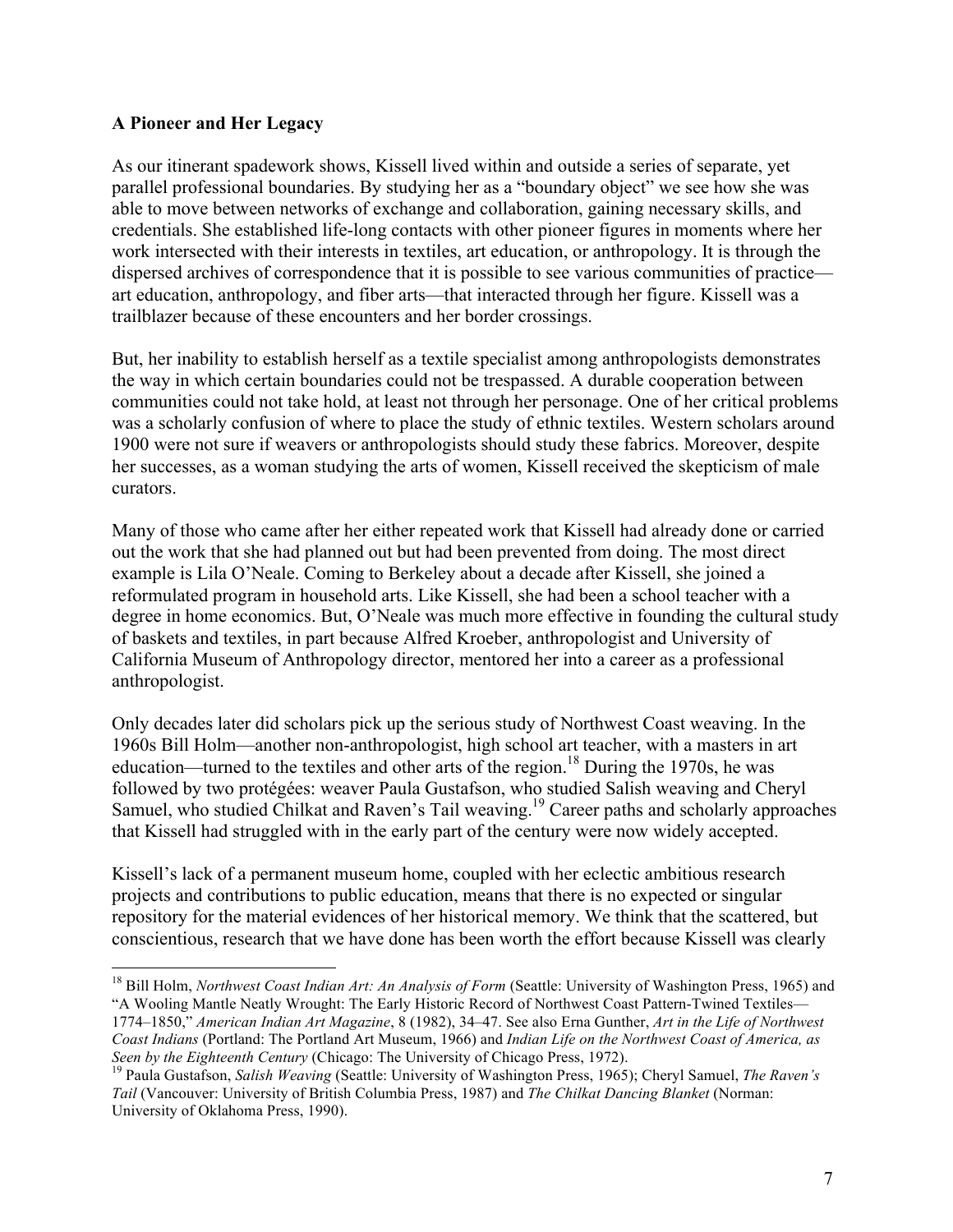an innovator in comparative textile study and art education, even though relegated to the status of a footnote or a bibliographic entry.

#### **Acknowledgments**

The authors are particularly grateful to Barbara Mathé and Kristen Mable for their guidance in the American Museum of Natural History archives since they began this project in 2008.

#### **Bibliography**

- The Art Institute of Chicago. *From the Catalogue of the First Annual Exhibition of Original Designs for Decorations and Examples of Art Crafts Having Artistic Merit, December 16, 1902–January 11, 1903.* Chicago: The Art Institute of Chicago, 1903.
- Barter, Judith A. *Window on the West: Chicago and the Art of the New Frontier, 1890–1940*. New York and Manchester: The Art Institute of Chicago in association with Hudson Hill Press, 2003.
- Boris, Eileen. *Art and Labor: Ruskin, Morris, and the Craftsman Ideal in America*. Philadelphia: Temple University Press, 1988.
- Bunzel, Ruth L. *The Pueblo Potter*: *A Study of Creative Imagination in Primitive Art*. New York: Columbia University Press, 1929.
- Carlson, Sarah Eva Ellen. "They Tell Their Story: The Dakota Internment Camp," *The Annals of Iowa* 63 (2004): 251–78.
- *The Daily Picayune*. "Miss Mary Lois Kissell," 2 June 1912, p. 6.
- Dow, Arthur Wesley. "Designs from Primitive American Motifs," *Teachers College Record* (1915): 29–34.
- Gunther, Erna. *Art in the Life of the Northwest Coast Indians*. Portland: The Portland Art Museum, 1966.
- Gunther, Erna. *Indian Life on the Northwest Coast of America, as Seen by the Eighteenth Century.* Chicago: The University of Chicago Press, 1972.
- Gustafson, Paula. *Salish Weaving.* Seattle: University of Washington Press, 1980.
- Holm, Bill. *Northwest Coast Indian Art: An Analysis of Form.* Seattle: University of Washington Press, 1965.
- Holm, Bill. "A Wooling Mantle Neatly Wrought: The Early Historic Record of Northwest Coast Pattern-Twined Textiles—1774–1850," *American Indian Art Magazine*, 8 (1982): 34–47.
- Hutchinson, Elizabeth. *The Indian Craze: Primitivism, Modernism, and Transculturation in American Art, 1890-1915*. Durham: Duke University Press, 2009.
- Jacknis, Ira. "The Lure of the Exotic: Ethnic Arts and the Design Department at UC Berkeley," *The Chronicle of the University of California*, 6 (2004): 37–73.
- Jacknis, Ira. "A Berkeley Home for Textile Art and Scholarship, 1912–79." *Textile Society of America Symposium Proceedings*, Paper 448 (2004): 183–92.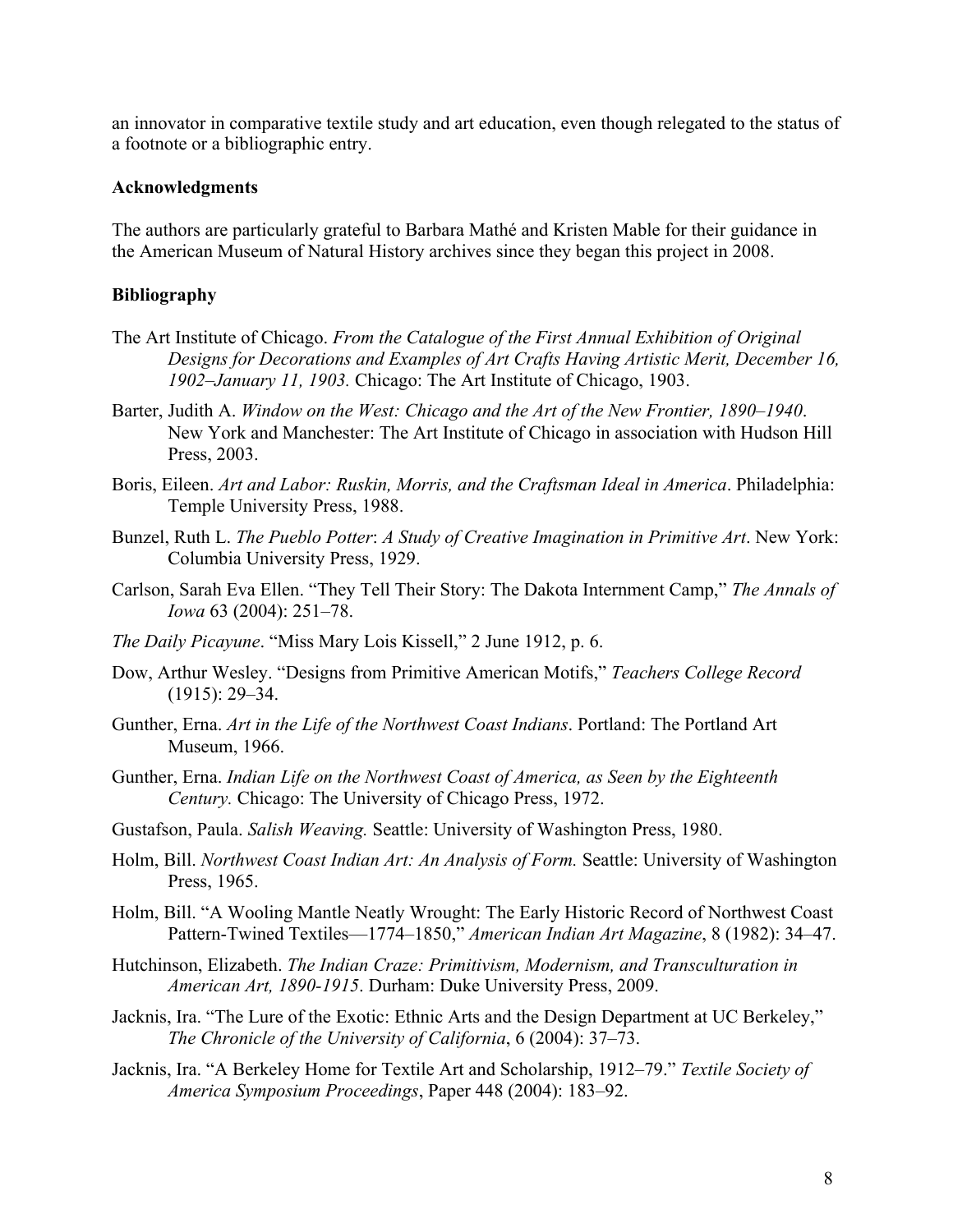- Jacknis, Ira. "In the Field / En Plein Air: The Art of Anthropological Display at the American Museum of Natural History, 1905–30." In *The Anthropology of Expeditions: Travels, Visualities, Afterlives*, edited by Joshua A. Bell and Erin L. Hasinoff. New York and Chicago: Bard Graduate Center and The University of Chicago Press, 2015.
- Kissell, Mary Lois. "African Basketry Weaves," *Science* 24 (1907): 828.
- Kissell, Mary Lois. "An Aleutian Basket," *The American Museum Journal* 7 (1907): 133–36.
- Kissell, Mary Lois. "A Kutenai Berry-Basket," *American Anthropologist* 11 (1909): 529–31.
- Kissell, Mary Lois. "System of Basketry Technic," *Science* 30 (1911): 932–34.
- Kissell, Mary Lois. *Basketry of the Papago and Pima*. Anthropological Papers of the American Museum of Natural History 17, pt. 4. New York: American Museum of Natural History, 1916.
- Kissell, Mary Lois. "A New Type of Spinning in North America," *American Anthropologist* 18 (1916): 264–70.
- Kissell, Mary Lois. "Ancient Greek Yarn-Making," *The Metropolitan Museum of Art Bulletin* 13 (1918): 235–37.
- Kissell, Mary Lois. *Yarn and Cloth Making. An Economic Study. A College and Normal School Text Preliminary to Fabric and Study and a Reference for Teachers of Industrial History and Art in Secondary and Elementary Schools.* New York: The MacMillan Company, 1918.
- Kissell, Mary Lois. "Textile Birds, Ancient and Medieval," *Good Furniture* 12 (1919): 168–74.
- Kissell, Mary Lois. "The Early Geometric Patterned Chilkat," *American Anthropologist* 30 (1928): 116–20.
- Kissell, Mary Lois. "Romanesque Baptismal Fonts from Sweden," *International Studio* 92 (1929): 48–49.
- Kissell, Mary Lois. "Hispano-Moresque Silk Weaves," *The International Studio* 93 (1929): 47– 50.
- Mullin, Molly H. The Patronage of Difference: Making Indian Art 'Art, Not Ethnology,' *Cultural Anthropology*, 7 (1992): 395–424.
- Nerad, Maresi. *The Academic Kitchen: A Social History of Gender Stratification at the University of California, Berkeley*. Albany: State University of New York Press, 1999.
- O'Neale, Lila M. *Yurok-Karok Basket Weavers*. University of California Publications in American Archaeology and Ethnology 32(2). Berkeley: University of California Press, 1932.
- Reichard, Gladys A. *Spider Woman: A Story of Navajo Weavers and Chanters*. New York: Macmillan, 1934.
- Roberts, Helen H. *Basketry of the San Carlos Apache Indians*. Anthropological Papers of the American Museum of Natural History 31, pt. 2. New York: American Museum of Natural History, 1929.